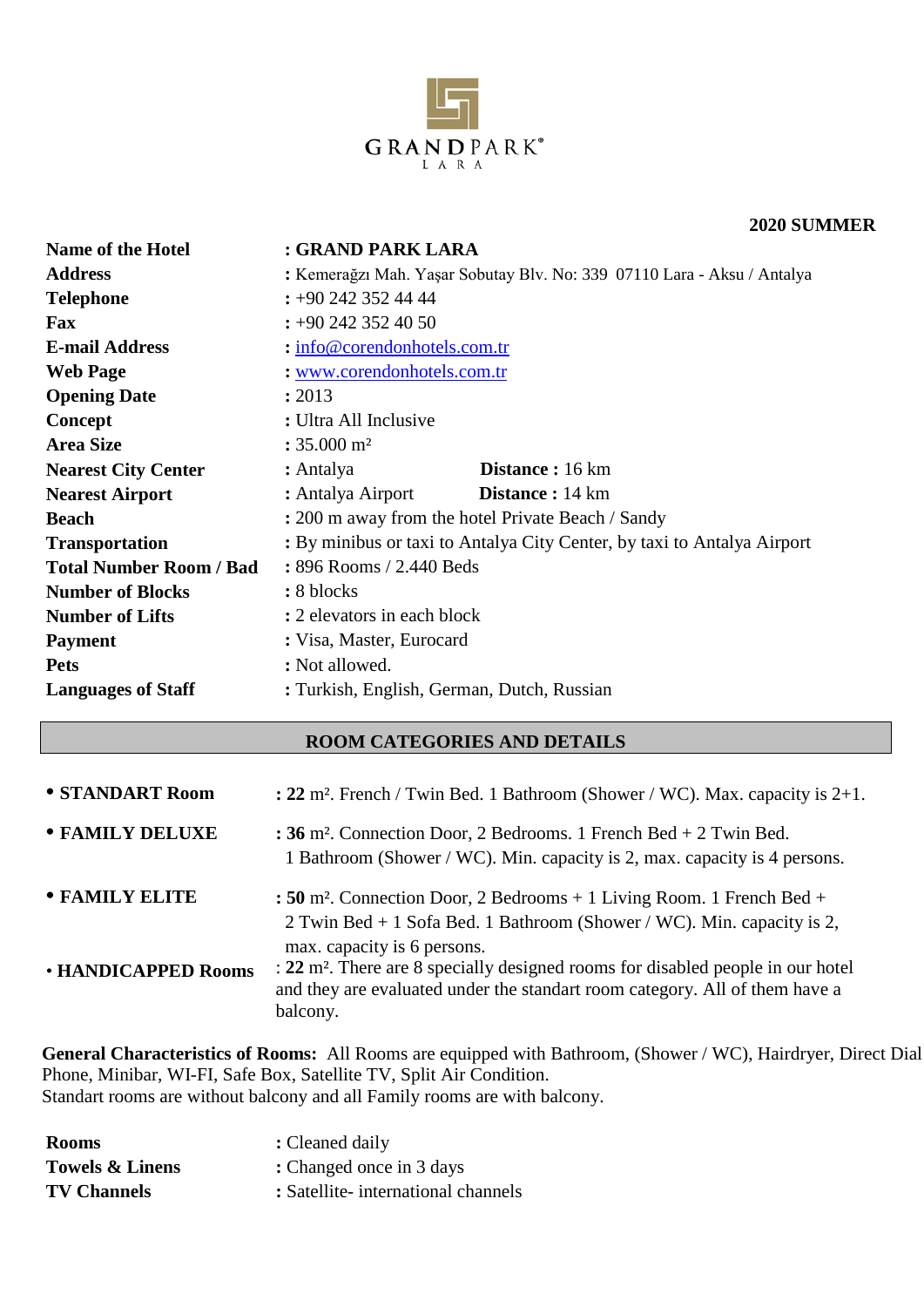

# **ULTRA ALL INCLUSIVE FOOD PRESENTATION**

|                                      | <b>HOURS</b>                   | <b>PLACE</b>                                                                    | <b>PRESENTATION</b>                                         |
|--------------------------------------|--------------------------------|---------------------------------------------------------------------------------|-------------------------------------------------------------|
| <b>Breakfast</b>                     | $07:00 - 10:00$                | Zephyranthes Main Restaurant & Bistro Tulip                                     | Open Buffet                                                 |
| Late Breakfast                       | $10:00 - 12:00$                | <b>Bistro Tulip</b>                                                             | Open Buffet                                                 |
| Lunch                                | $12:30 - 14:00$                | Zephyranthes Main Restaurant & Bistro Tulip                                     | Open Buffet                                                 |
| <b>Bistro Tulip</b>                  | 24 hours                       | <b>Bistro Tulip</b>                                                             | All Main Meals & Snack                                      |
| Pool Snack                           | $11:00 - 18:00$                | Pool Bar                                                                        | <b>Snack Menu</b>                                           |
| <b>Buffet Restaurant</b>             | $11:00 - 16:00$<br>18:00-21:00 | <b>Buffet Restaurant</b>                                                        | Open Buffet & Snack Menu                                    |
| <b>Beach Snack</b>                   | $11:00 - 16:00$                | Beach Bar (Food service with special menu)                                      | <b>Snack Menu</b>                                           |
| Gözleme                              | $11:00 - 15:30$                | Beach Bar                                                                       | Different types of Gözleme                                  |
| Waffle                               | $12:00 - 16:00$                | Waffle Corner                                                                   | Different types of Waffle                                   |
| Pastry Shop                          | 13:00-23:00                    | Bistro Tulip                                                                    | Various pastries, cakes                                     |
| Ice Cream                            | 24 hours                       | <b>Bistro Tulip</b>                                                             | Individually packed                                         |
| Dinner                               | $18:30 - 21:00$                | Zephyranthes Main Restaurant & Bistro Tulip                                     | Open Buffet                                                 |
| A' La Carte Restaurant               | $18:30 - 21:00$                | Peppermint A' La Carte Restaurant                                               | Chinese, Italian, Fish, BBQ<br>(With Reservation and Extra) |
| <b>Diet Corner</b><br>$\ddot{\cdot}$ |                                | During Lunch and Dinner in the Main Restaurant                                  |                                                             |
| <b>Vegetarian Corner:</b>            |                                | During Lunch and Dinner in the Main Restaurant                                  |                                                             |
| <b>Children's Buffet</b>             |                                | During Lunch and Dinner in the Main Restaurant for our little guests available. |                                                             |

**Room Service:** 24 hours a day, extra fee

**A' La Carte Restaurant :** A' La Carte Restaurant serves 6 days / week with Chinese and Italian Cuisine, Fish and BBQ. The reservation is required the latest 24 hours in advance. All a'la carte restaurants have a service fee

### **ULTRA ALL INCLUSIVE BEVERAGE SERVICES**

|                         | <b>OPENING AND CLOSING HO</b> |
|-------------------------|-------------------------------|
| Grande Lobby Bar        | 24 hours                      |
| Classe Lobby Bar        | $10:00 - 24:00$               |
| <b>Bistro Tulip Bar</b> | 24 hours                      |
| Service Bar             | 12:30-14:00 & 18:30-21:00     |
| Pool Bar                | $10:00 - 24:00$               |
| <b>Beach Bar</b>        | $10:00 - 18:00$               |
| Hollyhock Pub           | $11:00 - 01:00$               |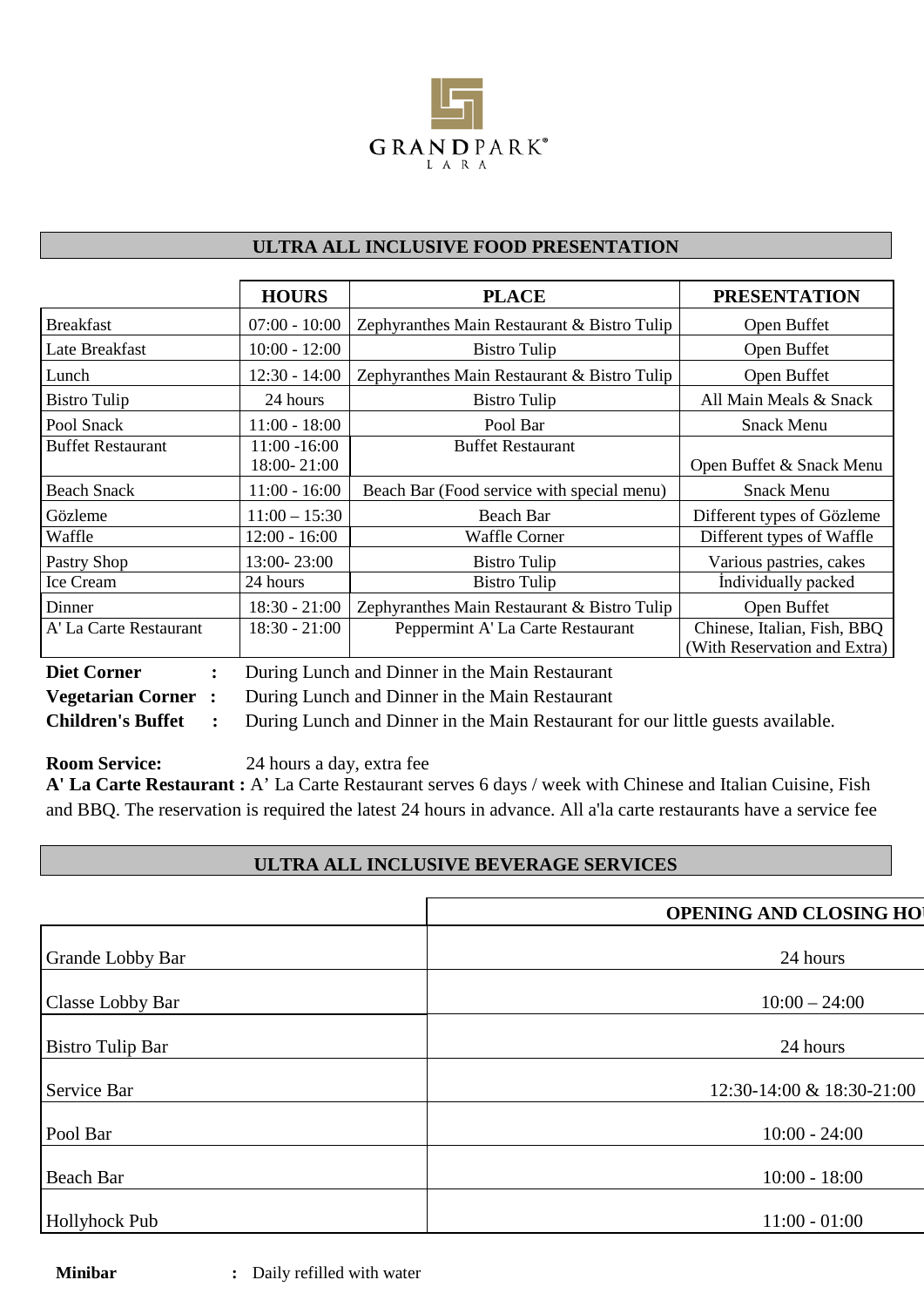

#### **HOTEL SERVICES and SPORT ACTIVITIES**

| <b>Free Hotel Services</b>    | : WI-FI in the room, the Lobby and in the main area, Parking Lot.                                                                                                                                                                       |  |
|-------------------------------|-----------------------------------------------------------------------------------------------------------------------------------------------------------------------------------------------------------------------------------------|--|
| <b>Extra Hotel Services</b>   | : Hair Dresser, Doctor & Nurse, Shopping Arcade, Laundry, Dry Cleaning,<br>Photo Shop, Rent A Car, Safe Box, Telephone, Fax,<br>Copy Printing, Currency Exchange Service, Shoe Polishing, Meeting Room.<br>Baby Sitting (Upon Request). |  |
| <b>Free Sport Activities</b>  | : Fitness, Table Tennis, Dart.                                                                                                                                                                                                          |  |
| <b>Extra Sport Activities</b> | : Billiard and Games Room.<br>Water Sports and Diving School (Upon Request).                                                                                                                                                            |  |

#### **SPA & WELLNESS**

**Extra Spa & Wellness Sevices :** Massages, Peeling, Skin and Body Care. **Free Spa & Wellness Services :** Turkish Bath, Sauna, Steam Room.

#### **BEACH and POOL**

| <b>Beach</b>                                | : 200 m away from the hotel.             |
|---------------------------------------------|------------------------------------------|
| <b>Beach Line</b>                           | : Sandy                                  |
| <b>Sunbeds, Umbrellas, Mattresses:</b> Free |                                          |
| <b>Beach &amp; Pool Towels</b>              | : provided by the hotel with towel card. |

| <b>POOLS</b>                 | AREA/m <sup>2</sup> |
|------------------------------|---------------------|
| Outdoor Pool 1               | $960 \text{ m}^2$   |
| <b>Outdoor Pool 2</b>        | $450 \text{ m}^2$   |
| <b>Outdoor Children Pool</b> | $135 \text{ m}^2$   |
| Aquapark (with 4 slides)     | $210 \text{ m}^2$   |

**Aquapark :** Open at certain hours - Seasonal.